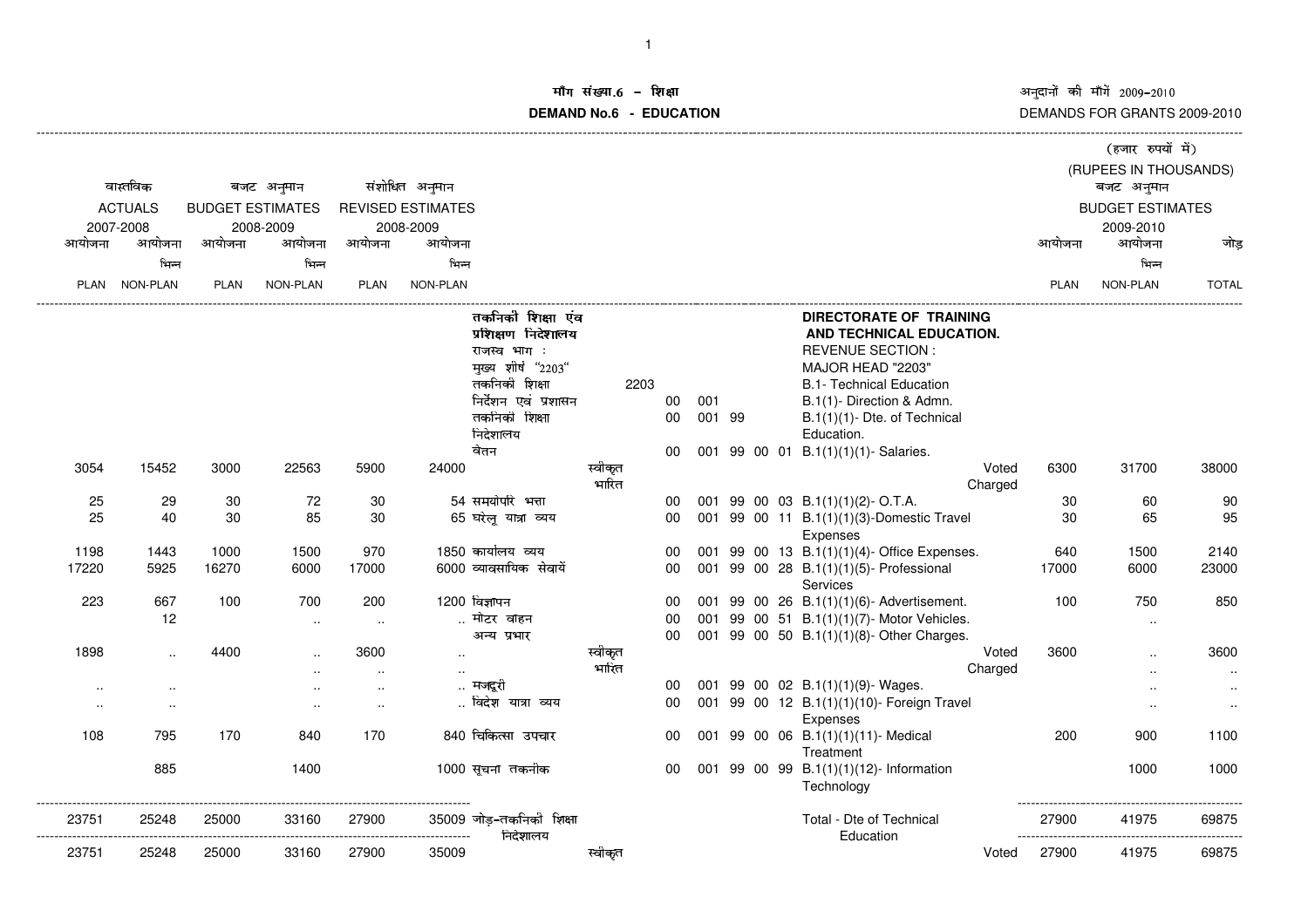# ॉग संख्या.6 – इि<br>'''''''''' **DEMAND No.6 - EDUCATIONशक्षा संस्कृतिका संस्कृतिका संस्कृतिका संस्कृतिका संस्कृतिका संस्कृतिका संस्कृतिका संस्कृतिका संस्कृति**

|                       | (हजार रुपयों में)       |                |         |                                                     |  |        |                  |                                          |                          |              |              |                         |                      |                        |
|-----------------------|-------------------------|----------------|---------|-----------------------------------------------------|--|--------|------------------|------------------------------------------|--------------------------|--------------|--------------|-------------------------|----------------------|------------------------|
|                       | (RUPEES IN THOUSANDS)   |                |         |                                                     |  |        |                  |                                          |                          |              |              |                         |                      |                        |
|                       | बजट अनुमान              |                |         |                                                     |  |        |                  |                                          | संशोधित अनुमान           |              | बजट अनुमान   |                         | वास्तविक             |                        |
|                       | <b>BUDGET ESTIMATES</b> |                |         |                                                     |  |        |                  |                                          | <b>REVISED ESTIMATES</b> |              |              | <b>BUDGET ESTIMATES</b> | <b>ACTUALS</b>       |                        |
|                       | 2009-2010               |                |         |                                                     |  |        |                  |                                          | 2008-2009                |              | 2008-2009    |                         | 2007-2008            |                        |
| जोड                   | आयोजना                  | आयोजना         |         |                                                     |  |        |                  |                                          | आयोजना                   | आयोजना       | आयोजना       | आयोजना                  | आयोजना               | आयोजना                 |
|                       | भिन्न                   |                |         |                                                     |  |        |                  |                                          | भिन्न                    |              | भिन्न        |                         | भिन्न                |                        |
| <b>TOTAL</b>          | NON-PLAN                | <b>PLAN</b>    |         |                                                     |  |        |                  |                                          | NON-PLAN                 | <b>PLAN</b>  | NON-PLAN     | <b>PLAN</b>             | PLAN NON-PLAN        |                        |
|                       |                         |                | Charged |                                                     |  |        | भारित            |                                          |                          |              |              |                         |                      |                        |
|                       |                         |                |         | 103 00 00 42 B.1(2)- Technical Schools.             |  |        | 00               | तकनिकी स्कूल                             |                          |              |              |                         |                      |                        |
|                       |                         |                |         | B.1(3)- Assistance to non Govt.                     |  | 104    | 00               | गैर सरकारी तकनिकी                        |                          |              |              |                         |                      |                        |
|                       |                         |                |         | Technical colleges and                              |  |        |                  | कालेजों और संस्थानों                     |                          |              |              |                         |                      |                        |
|                       |                         |                |         | institutes.                                         |  |        |                  | को सहायता                                |                          |              |              |                         |                      |                        |
| 3750                  | 3750                    |                |         | 104 99 00 31 B.1(3)(1)- Grants-in-aid to            |  |        | 00               | 3750 गैर सरकारी संस्थानों                |                          | $\ddotsc$    | 3750         | $\ddotsc$               | 1709                 | $\ddot{\phantom{a}}$ . |
|                       |                         |                |         | Non Govt. Institutions                              |  |        |                  | को सहायता अनुदान                         |                          |              |              |                         |                      |                        |
|                       |                         |                |         | B.1(4)- Polytechnics.                               |  | 105 99 | 00               | पोलिटेक्निक                              |                          |              |              |                         |                      |                        |
|                       |                         |                |         | 105 00 00 01 B.1(4)(1)- Salaries.                   |  |        | 00               | वेतन                                     |                          |              |              |                         |                      |                        |
| 408000                | 380000                  | 28000          | Voted   |                                                     |  |        | स्वीकृत<br>भारित |                                          | 288500                   | 15000        | 231625       | 15000                   | 161539               | 6502                   |
| $\ddotsc$<br>90       | $\sim$<br>70            | $\ldots$<br>20 | Charged | 105 00 00 03 B.1(4)(2)-O.T.A.                       |  |        | 00               | 70 समयोपरि भत्ता                         |                          | $\sim$<br>10 | $\sim$<br>70 | $\ddotsc$<br>40         | $\sim$<br>59         | $\sim$<br>22           |
| 800                   | 500                     | 300            |         | 105 00 00 11 B.1(4)(3)- Domestic Travel             |  |        | 00               | 500 घरेलू यात्रा व्यय                    |                          | 200          | 505          | 300                     | 445                  | 262                    |
|                       |                         |                |         | Expenses.                                           |  |        |                  |                                          |                          |              |              |                         |                      |                        |
| 26300                 | 25000                   | 1300           |         | 105 00 00 13 B.1(4)(4)- Office Expenses.            |  |        | 00               | 27000 कार्यालय व्यय                      |                          | 1200         | 25000        | 1200                    | 26321                | 1452                   |
| 600                   | $\ddotsc$               | 600            |         | 105 00 00 34 B.1(4)(5)- Scholarships.               |  |        | 00               | छात्रवृतियां                             |                          | 360          | $\ddotsc$    | 350                     | $\ddot{\phantom{a}}$ | 110                    |
| 15000                 | $\cdot$ .               | 15000          |         | 105 00 00 52 B.1(4)(6)- Machinery &<br>Equipments.  |  |        | 00               | मशीनरी तथा उपकरण                         |                          | 23700        | $\ddotsc$    | 32000                   | $\ddotsc$            | 39068                  |
| 10848                 | 7848                    | 3000           |         | 105 00 00 28 B.1(4)(7)- Professional<br>Services    |  |        | 00               | 7848 व्यावसायिक सेवायें                  |                          | 4800         | 3200         | 2960                    | 3272                 | 3382                   |
| 2860                  | 60                      | 2800           |         | 105 00 00 50 B.1(4)(8)- Other Charges.              |  |        | 00               | 60 अन्य प्रभार                           |                          | 2400         | 110          | 2000                    | 55                   | 3411                   |
| 682                   | 682                     | $\sim$         |         | 105 00 00 14 B.1(4)(9)- Rent, Rates &               |  |        | 00               | 682 किराया महसूल और                      |                          | $\ldots$     | 755          | $\ddotsc$               | 681                  | $\sim$                 |
|                       |                         |                |         | Taxes.                                              |  |        |                  | कर                                       |                          |              |              |                         |                      |                        |
| 2000                  | $\ddot{\phantom{a}}$    | 2000           |         | 105 00 00 21 B.1(4)(10)- Supply & Materials         |  |        | 00               | सामग्री तथा आपूर्ति<br>विदेश यात्रा व्यय |                          | 3000         | $\ldots$     | 1850                    | $\cdot$              | 1144                   |
| $\sim$                | $\cdot$ .               | $\cdot$ .      |         | 105 00 00 12 B.1(4)(11)- Foreign Travel<br>Expenses |  |        | 00               |                                          |                          |              | $\cdot$ .    |                         | $\ddot{\phantom{a}}$ | $\cdot$ .              |
| 9850                  | 9170                    | 680            |         | 105 00 00 06 B.1(4)(12)- Medical                    |  |        | 00               | 9570 चिकित्सा उपचार                      |                          | 730          | 5000         | 500                     | 4588                 | 554                    |
|                       |                         |                |         | Treatment                                           |  |        |                  |                                          |                          |              |              |                         |                      |                        |
| 477030                | 423330                  | 53700          |         | Total - Polytechnics                                |  |        |                  | 334230 जोड़-पोलिटेक्निक                  |                          | 51400        | 266265       | 56200                   | 196960               | 55907                  |
| -----------<br>477030 | 423330                  | 53700          | Voted   |                                                     |  |        | स्वीकृत          |                                          | 334230                   | 51400        | 266265       | 56200                   | 196960               | 55907                  |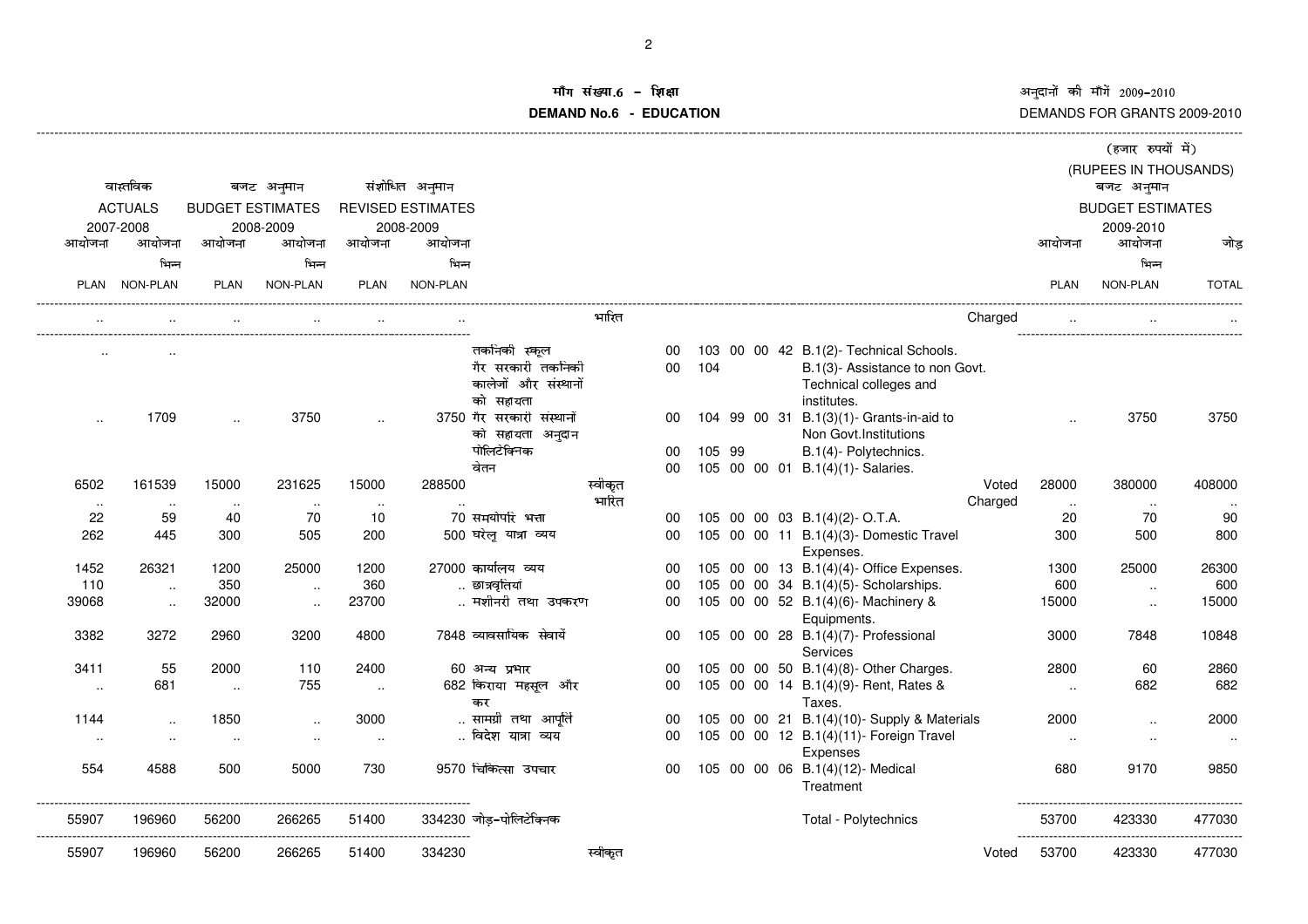# ॉग संख्या.6 – इि<br><u>WD Na Gaa</u>r **DEMAND No.6 - EDUCATION**शक्षा अन्वय**ा संस्था का संस्था करने के बाद में संस्था** करने के बाद में संस्था करने के अन्वयं का अन

|             |                |                      |                         |             |                          |                                        |         |                 |        |  |                                                                                           |                           | (हजार रुपयों में)       |              |
|-------------|----------------|----------------------|-------------------------|-------------|--------------------------|----------------------------------------|---------|-----------------|--------|--|-------------------------------------------------------------------------------------------|---------------------------|-------------------------|--------------|
|             |                |                      |                         |             |                          |                                        |         |                 |        |  |                                                                                           |                           | (RUPEES IN THOUSANDS)   |              |
|             | वास्तविक       |                      | बजट अनुमान              |             | संशोधित अनुमान           |                                        |         |                 |        |  |                                                                                           |                           | बजट अनुमान              |              |
|             | <b>ACTUALS</b> |                      | <b>BUDGET ESTIMATES</b> |             | <b>REVISED ESTIMATES</b> |                                        |         |                 |        |  |                                                                                           |                           | <b>BUDGET ESTIMATES</b> |              |
|             | 2007-2008      |                      | 2008-2009               |             | 2008-2009                |                                        |         |                 |        |  |                                                                                           |                           | 2009-2010               |              |
| आयोजना      | आयोजना         | आयोजना               | आयोजना                  | आयोजना      | आयोजना                   |                                        |         |                 |        |  |                                                                                           | आयोजना                    | आयोजना                  | जोड          |
|             | भिन्न          |                      | भिन्न                   |             | भिन्न                    |                                        |         |                 |        |  |                                                                                           |                           | भिन्न                   |              |
|             | PLAN NON-PLAN  | <b>PLAN</b>          | <b>NON-PLAN</b>         | <b>PLAN</b> | NON-PLAN                 |                                        |         |                 |        |  |                                                                                           | <b>PLAN</b>               | NON-PLAN                | <b>TOTAL</b> |
|             |                |                      |                         |             |                          |                                        | भारित   |                 |        |  | Charged                                                                                   |                           |                         |              |
|             |                |                      |                         |             |                          | इंजिनियरिंग तकनिकी कालेज               |         | 00              | 112    |  | B.1(5)- Engineering/Technical                                                             |                           |                         |              |
|             |                |                      |                         |             |                          | और संस्थान                             |         |                 |        |  | Colleges and Institutes.                                                                  |                           |                         |              |
|             |                |                      |                         |             |                          | वाणीज्यिक संस्थान                      |         | 00              | 112 72 |  | B.1(5)(1)- Commercial Institute.                                                          |                           |                         |              |
|             |                |                      |                         |             |                          | वेतन                                   |         | 00              |        |  | 112 72 00 01 B.1(5)(1)(1)-Salaries.                                                       |                           |                         |              |
| 1219        | 8258           | 1400                 | 13031                   | 2100        | 13100                    |                                        | स्वीकृत |                 |        |  | Voted                                                                                     | 2680                      | 18000                   | 20680        |
| $\sim$      | $\ddotsc$      | $\ddotsc$            | $\sim$                  | $\sim$      |                          |                                        | भारित   |                 |        |  | Charged                                                                                   | $\ddotsc$                 | $\ddotsc$               |              |
| $\ddotsc$   | 9              | $\ddot{\phantom{a}}$ | 11                      | $\ldots$    |                          | 11 समयोपरि भत्ता                       |         | 00              |        |  | 112 72 00 03 B.1(5)(1)(2)-O.T.A.                                                          | $\ddotsc$                 | 11                      | 11           |
| 76          | 15             | 100                  | 70                      | 30          |                          | 70 घरेलू यात्रा व्यय                   |         | 00 <sup>1</sup> |        |  | 112 72 00 11 B.1(5)(1)(3)-Domestic Travel<br><b>Expenses</b>                              | 70                        | 70                      | 140          |
| 453         | 763            | 300                  | 800                     | 300         |                          | 2500 कार्यालय व्यय                     |         | 00              |        |  | 112 72 00 13 B.1(5)(1)(4)- Office Expenses.                                               | 300                       | 1670                    | 1970         |
| 46          | $\ldots$       | 50                   | $\ddotsc$               | 50          |                          | छात्रवृति व वजीफा                      |         | 00              |        |  | 112 72 00 34 B.1(5)(1)(5)- Scholarships                                                   | 50                        | $\ldots$                | 50           |
|             |                |                      |                         |             |                          |                                        |         |                 |        |  | & Stipends.                                                                               |                           |                         |              |
| 7599        | $\ddotsc$      | 3000                 | $\ddotsc$               | 3800        |                          | मशीनरी तथा उपकरण                       |         | 00              |        |  | 112 72 00 52 B.1(5)(1)(6)- Machinery &                                                    | 3000                      | $\ddotsc$               | 3000         |
|             |                |                      |                         |             |                          |                                        |         |                 |        |  | & Equipments                                                                              |                           |                         |              |
| 599         | $\cdot$ .      | 550                  | $\cdot$ .               | 1000        |                          | व्यावसायिक सेवायेँ                     |         | $00 \,$         |        |  | 112 72 00 28 B.1(5)(1)(7)- Professional                                                   | 900                       | $\ldots$                | 900          |
|             |                |                      |                         |             |                          |                                        |         |                 |        |  | Services                                                                                  |                           |                         |              |
| 1194<br>188 | 88             | 400                  | 100                     | 400<br>120  |                          | 100 अन्य प्रभार<br>सामग्री तथा आपूर्ति |         | 00              |        |  | 112 72 00 50 B.1(5)(1)(8)- Other Charges.                                                 | 400                       | 100                     | 500<br>100   |
|             | $\sim$<br>43   | 100                  | 44                      |             |                          | 44 किराया मूल्य व कर                   |         | 00<br>00        |        |  | 112 72 00 21 B.1(5)(1)(9)- Supply & Materials<br>112 72 00 14 B.1(5)(1)(10)- Rent, Rate & | 100                       | 44                      | 44           |
| $\cdot$     |                | $\ldots$             |                         | $\sim$      |                          |                                        |         |                 |        |  | Taxes                                                                                     | $\ddotsc$                 |                         |              |
| $\cdot$ .   | 238            | 100                  | 250                     | $\ddotsc$   |                          | 700 चिकित्सा उपचार                     |         | $00 \,$         |        |  | 112 72 00 06 B.1(5)(1)(11)- Medical                                                       | 100                       | 700                     | 800          |
|             |                |                      |                         |             |                          |                                        |         |                 |        |  | Treatment                                                                                 |                           |                         |              |
| 11374       | 9414           | 6000                 | 14306                   | 7800        |                          | 16525 जोड़-वाणीज्यिक संस्थान           |         |                 |        |  | Total - Commercial Institute                                                              | 7600                      | 20595                   | 28195        |
| .<br>11374  | 9414           | 6000                 | 14306                   | 7800        | 16525                    |                                        | स्वीकत  |                 |        |  | Voted                                                                                     | -----------------<br>7600 | 20595                   | 28195        |
|             | $\cdot$        |                      | $\ddotsc$               | $\ddotsc$   |                          |                                        | भारित   |                 |        |  | Charged                                                                                   |                           |                         |              |
|             |                |                      |                         |             |                          | प्रबन्धन संस्थान                       |         |                 |        |  |                                                                                           |                           |                         |              |
|             |                |                      |                         |             |                          | व्यापार                                |         | 00              | 112 94 |  | $B.1(5)(2)$ - Business<br>Management Institute.                                           |                           |                         |              |
|             |                |                      |                         |             |                          | वेतन                                   |         | 00              |        |  | 112 94 00 01 B.1(5)(2)(1)- Salaries.                                                      |                           |                         |              |
|             |                |                      |                         |             |                          |                                        |         |                 |        |  |                                                                                           |                           |                         |              |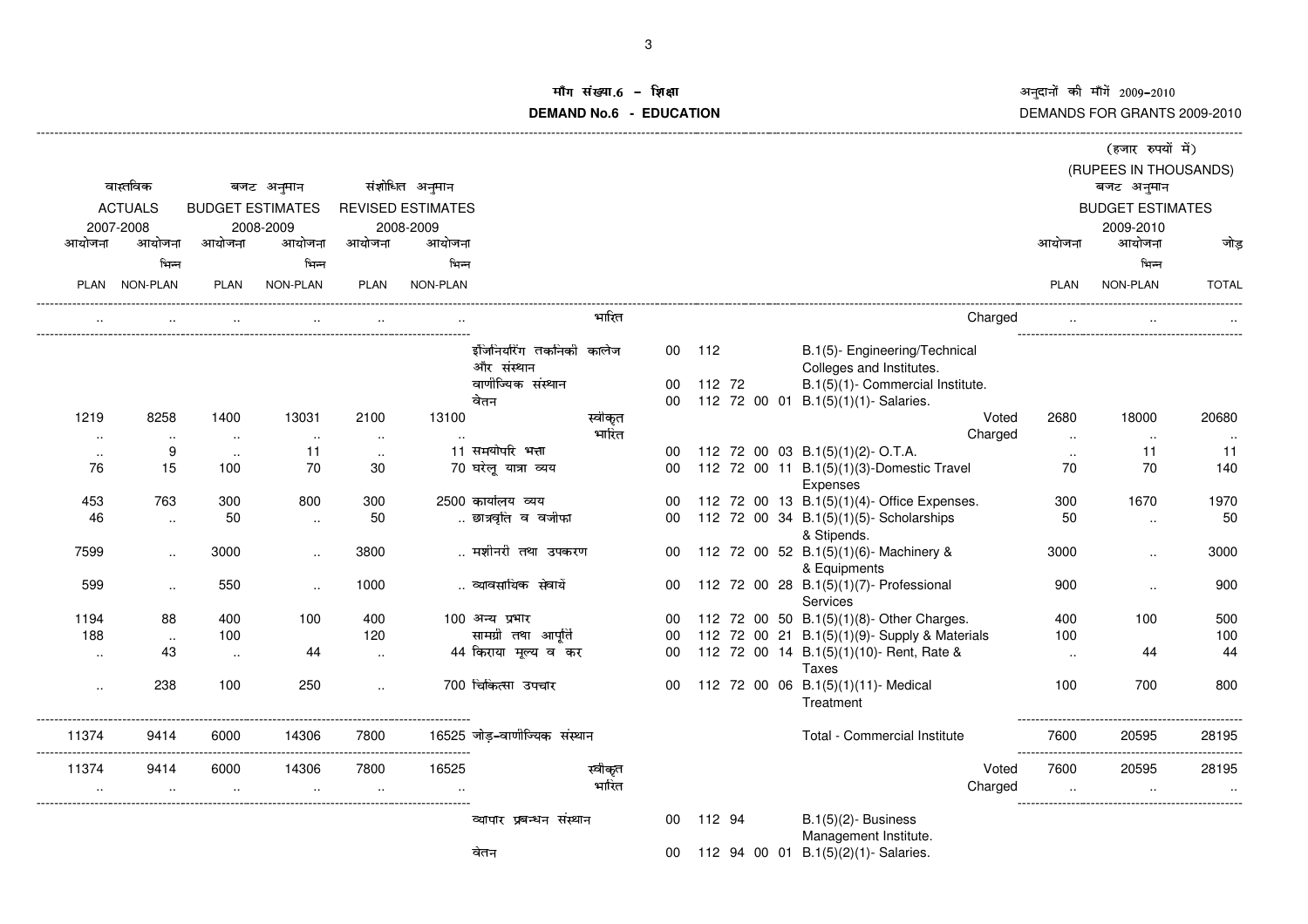#### ॉग संख्या.6 -<br>WDMs.6 **DEMAND No.6 - EDUCATIONman** and  $\alpha$  and  $\alpha$  and  $\alpha$  and  $\alpha$  and  $\alpha$  and  $\alpha$  and  $\alpha$

|             |                |                         |           |               |                          |         |    |  |                                                       |         |             | (हजार रुपयों में)       |              |
|-------------|----------------|-------------------------|-----------|---------------|--------------------------|---------|----|--|-------------------------------------------------------|---------|-------------|-------------------------|--------------|
|             |                |                         |           |               |                          |         |    |  |                                                       |         |             | (RUPEES IN THOUSANDS)   |              |
|             | वास्तविक       | बजट                     | अनुमान    |               | संशोधित अनुमान           |         |    |  |                                                       |         |             | बजट अनुमान              |              |
|             | <b>ACTUALS</b> | <b>BUDGET ESTIMATES</b> |           |               | <b>REVISED ESTIMATES</b> |         |    |  |                                                       |         |             | <b>BUDGET ESTIMATES</b> |              |
|             | 2007-2008      |                         | 2008-2009 |               | 2008-2009                |         |    |  |                                                       |         |             | 2009-2010               |              |
| आयाजन       | आयोजन          | आयोजना                  | आयोजना    | आयोजना        | आयोजना                   |         |    |  |                                                       |         | आयोजना      | आयोजना                  | जोड          |
|             | भिन्न          |                         | भिन्न     |               | भिन्न                    |         |    |  |                                                       |         |             | भिन्न                   |              |
| <b>PLAN</b> | NON-PLAN       | PLAN                    | NON-PLAN  | PLAN          | NON-PLAN                 |         |    |  |                                                       |         | <b>PLAN</b> | NON-PLAN                | <b>TOTAL</b> |
| $\sim$      | 1545           | $\sim$                  | 2500      | $\cdots$      | 4000                     | स्वीकृत |    |  |                                                       | Voted   | $\cdot$ .   | 5300                    | 5300         |
| $\sim$      | $\cdots$       | . .                     | $\sim$    | $\cdots$      | $\sim$                   | भारित   |    |  |                                                       | Charged | $\cdot$ .   | $\cdots$                | $\cdots$     |
|             |                |                         |           |               | समयोपरि                  | भत्ता   | 00 |  | 112 94 00 03 B.1(5)(2)(2)-O.T.A.                      |         |             |                         |              |
|             | 8              | $\sim$ $\sim$           | 22        | $\ldots$      | 15 घरेलू यात्रा व्यय     |         | 00 |  | 112 94 00 11 B.1(5)(2)(3)-Domestic Travel<br>Expenses |         |             | 15                      | 15           |
| $\sim$      | 145            | $\sim$ $\sim$           | 300       | $\sim$ $\sim$ | 200 कार्यालय व्यय        |         | 00 |  | 112 94 00 13 B.1(5)(2)(4)- Office Expenses.           |         | $\cdot$ .   | 300                     | 300          |
| $\cdots$    | 142            | $\sim$ $\sim$           | 500       | $\sim$ $\sim$ | 500 अन्य प्रभार          |         | 00 |  | 112 94 00 50 B.1(5)(2)(5)- Other Charges.             |         | $\cdots$    | 600                     | 600          |
|             |                |                         |           |               |                          |         |    |  |                                                       |         |             |                         |              |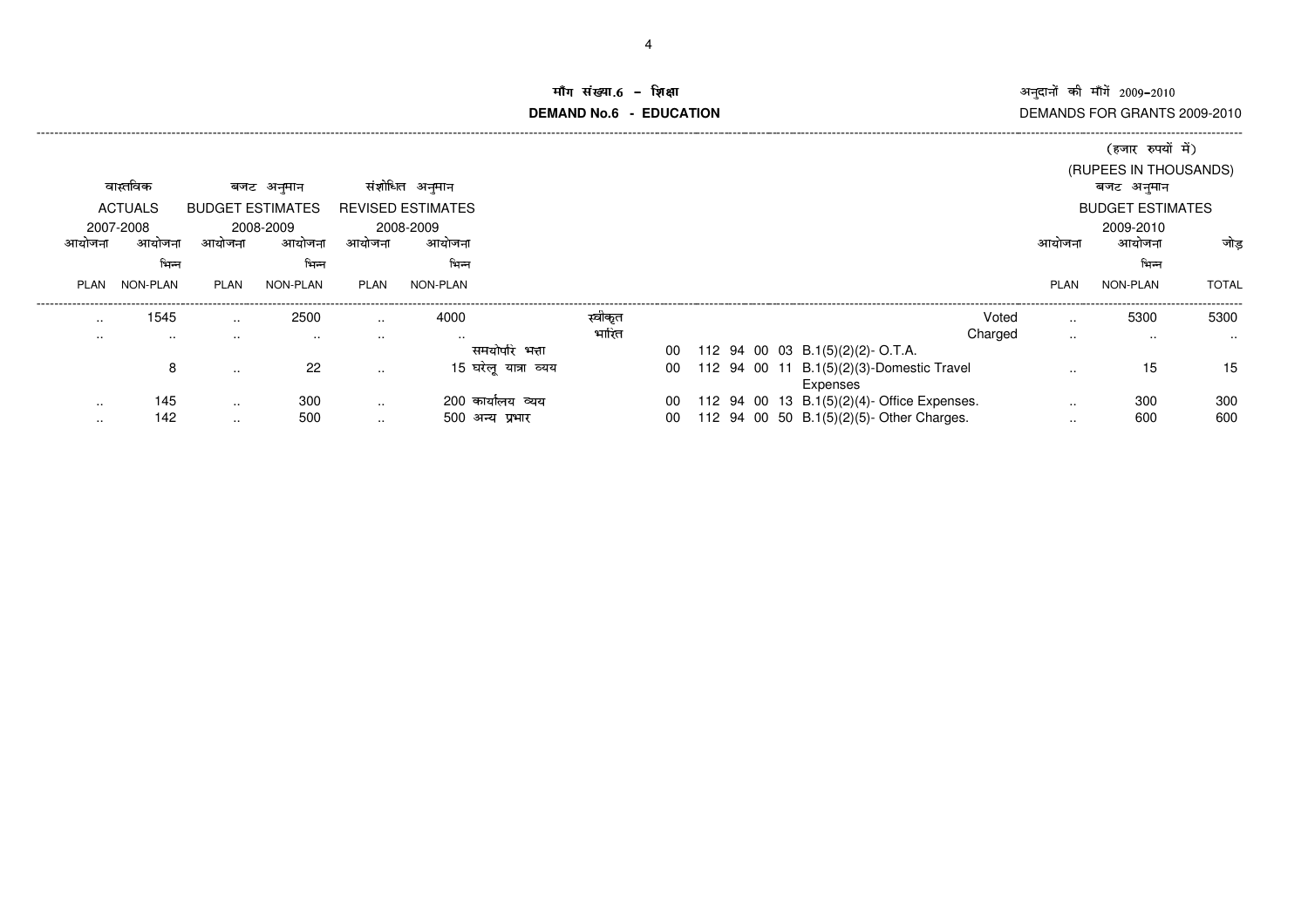# iॅग संख्या.6 -<br>NDNa & **DEMAND No.6 - EDUCATION**राक्षा स्वतं स्वतं स्वतं स्वतं स्वतं स्वतं स्वतं स्वतं स्वतं स्वतं स्वतं स्वतं स्वतं स्वतं स्वतं स्वतं स्वतं स

|        |                |                         |            |                      |                          |                                                            |  |  |                                                                                                 |         |                      | (हजार रुपयों में)                   |              |
|--------|----------------|-------------------------|------------|----------------------|--------------------------|------------------------------------------------------------|--|--|-------------------------------------------------------------------------------------------------|---------|----------------------|-------------------------------------|--------------|
|        | वास्तविक       |                         | बजट अनुमान |                      | संशोधित अनुमान           |                                                            |  |  |                                                                                                 |         |                      | (RUPEES IN THOUSANDS)<br>बजट अनुमान |              |
|        | <b>ACTUALS</b> | <b>BUDGET ESTIMATES</b> |            |                      | <b>REVISED ESTIMATES</b> |                                                            |  |  |                                                                                                 |         |                      | <b>BUDGET ESTIMATES</b>             |              |
|        | 2007-2008      |                         | 2008-2009  |                      | 2008-2009                |                                                            |  |  |                                                                                                 |         |                      | 2009-2010                           |              |
| आयोजना | आयोजना         | आयोजना                  | आयोजना     | आयोजना               | आयोजना                   |                                                            |  |  |                                                                                                 |         | आयोजना               | आयोजना                              | जोड़         |
|        | भिन्न          |                         | भिन्न      |                      | भिन्न                    |                                                            |  |  |                                                                                                 |         |                      | भिन्न                               |              |
|        | PLAN NON-PLAN  | <b>PLAN</b>             | NON-PLAN   | <b>PLAN</b>          | NON-PLAN                 |                                                            |  |  |                                                                                                 |         | <b>PLAN</b>          | NON-PLAN                            | <b>TOTAL</b> |
|        | 13             | $\sim$                  | 100        | $\ddot{\phantom{a}}$ |                          | 500 चिकित्सा उपचार                                         |  |  | 00 112 94 00 06 B.1(5)(2)(6)- Medical<br>Treatment                                              |         | $\ddot{\phantom{a}}$ | 500                                 | 500          |
|        | 1853           |                         | 3422       | $\ddotsc$            |                          | 5215 जोड़- व्यापार प्रबन्धन<br>संस्थान                     |  |  | Total - Business Management<br>Institute                                                        |         | $\sim$               | 6715                                | 6715         |
|        | 1853           |                         | 3422       |                      | 5215                     | स्वीकृत                                                    |  |  |                                                                                                 | Voted   |                      | 6715                                | 6715         |
|        |                |                         |            |                      | $\cdot$ .                | भारित                                                      |  |  |                                                                                                 | Charged |                      |                                     | $\sim$       |
| 271547 | 28750          | 250000                  | 71875      | 250000               |                          | 88000 नेताजी सुभाष तकनिकी<br>संस्थान को सहायता<br>अनुदान   |  |  | 00 112 75 00 31 B.1(5)(3)- Grants-in-aid to<br>Netaji Subhash Institute of<br>Technology.       |         | 200000               | 105000                              | 305000       |
|        |                |                         |            | $\sim$               |                          | गीता कालोनी में<br>इजीनियरिंग कालेज<br>की स्थापना          |  |  | 00 112 68 00 42 B.1(5)(4)-Engg. college at Geeta<br>Colony                                      |         |                      |                                     |              |
| 56625  |                | 150000                  |            | 80000                |                          | अंबेडकर तकनीकी<br>संस्थान                                  |  |  | 00 112 66 00 42 B.1(5)(5)-Ambedkar Institute of<br>Technology                                   |         | 100000               |                                     | 100000       |
|        |                | 2000                    |            | 1000                 |                          | फार्मास्युटिकल विज्ञान विश्व<br>विद्यालय                   |  |  | 00 112 62 00 42 B.1(5)(6)-Pharmaceutical Science<br>University                                  |         | 2000                 | $\ddot{\phantom{a}}$                | 2000         |
|        |                | 8000                    | $\ldots$   |                      |                          | संस्थानों में उत्पादन एवं<br>प्रशिक्षण सुविधाओं का<br>आरंभ |  |  | 00 112 61 00 42 B.1(5)(7)-Starting of Production-<br>cum-Training Facilities in<br>Institutions |         |                      |                                     |              |
|        |                | 5000                    | $\ldots$   | 5000                 |                          | सभी संस्थानों की नेट-<br>वकिंग                             |  |  | 00 112 60 00 42 B.1(5)(8)-Networking of all<br>institutes                                       |         | 5000                 |                                     | 5000         |
|        |                | 2000                    |            | 1000                 |                          | इ-शिक्षण के लिए सामग्री<br>का विकास                        |  |  | 00 112 59 00 42 B.1(5)(9)-Development of<br>material for e-learing                              |         | 1000                 | $\ddot{\phantom{a}}$                | 1000         |
|        |                | 1000                    | $\ldots$   |                      |                          | सार्वजनिक व्याख्यान श्रंखला<br>का आरंभ                     |  |  | 00 112 58 00 42 B.1(5)(10)-Starting of public<br>lecture series                                 |         | $\cdot$ .            | ٠.                                  |              |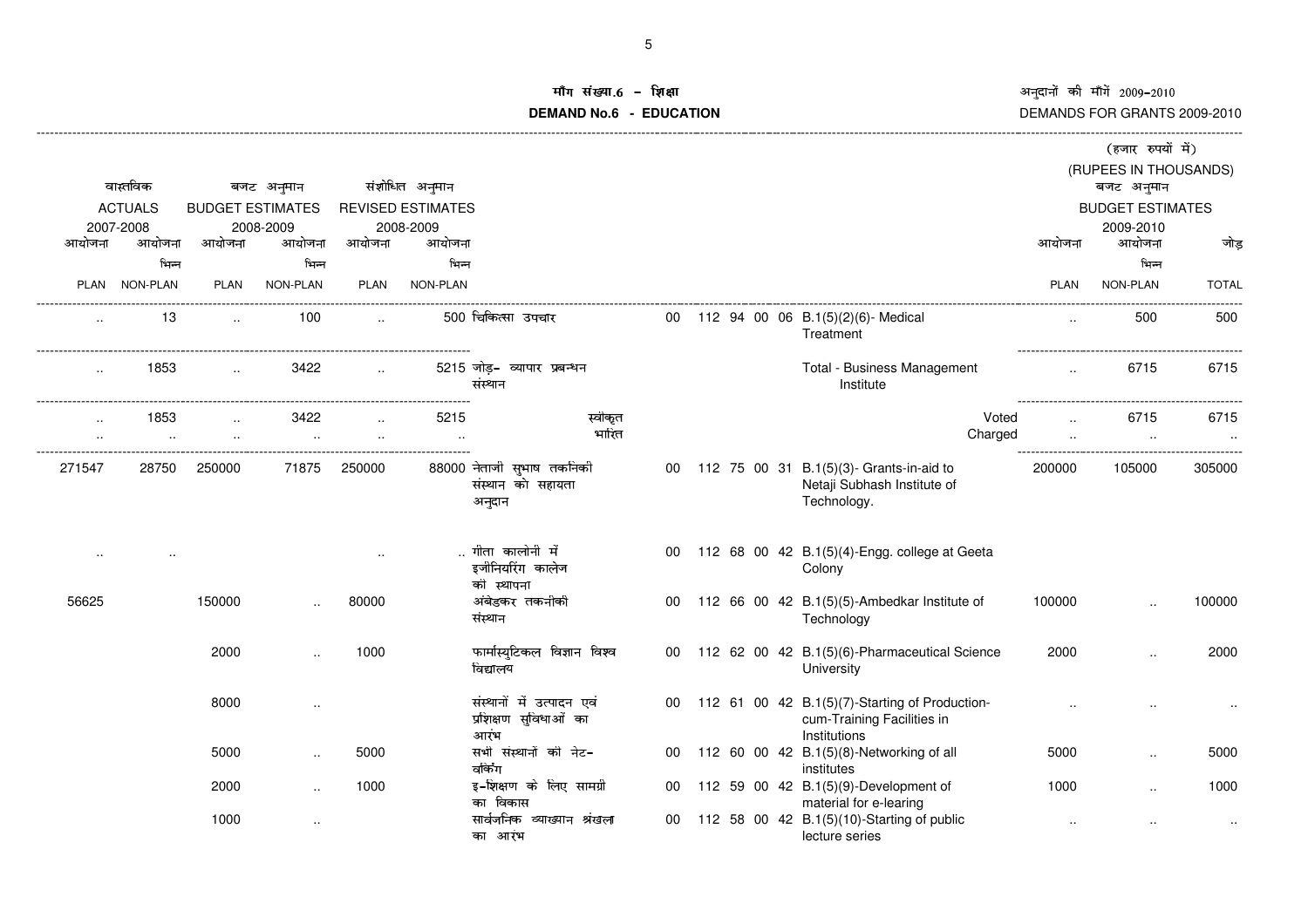#### iंग संख्या.6 -<br>'' **DEMAND No.6 - EDUCATION**, राक्षा कालोबा के लिए जिल्लाको समिति हो। यो प्रकाशित कालोबा के लिए जिल्लाको समिति हो। यो प्रकाशित क

|        |                 |             |                         |             |                          |                                                |    |     |  |                                                               |             | (हजार रुपयों में)       |              |
|--------|-----------------|-------------|-------------------------|-------------|--------------------------|------------------------------------------------|----|-----|--|---------------------------------------------------------------|-------------|-------------------------|--------------|
|        |                 |             |                         |             |                          |                                                |    |     |  |                                                               |             | (RUPEES IN THOUSANDS)   |              |
|        | वास्तविक        |             | बजट अनुमान              |             | संशोधित अनुमान           |                                                |    |     |  |                                                               |             | बजट अनुमान              |              |
|        | <b>ACTUALS</b>  |             | <b>BUDGET ESTIMATES</b> |             | <b>REVISED ESTIMATES</b> |                                                |    |     |  |                                                               |             | <b>BUDGET ESTIMATES</b> |              |
|        | 2007-2008       |             | 2008-2009               |             | 2008-2009                |                                                |    |     |  |                                                               |             | 2009-2010               |              |
| आयोजना | आयोजना          | आयोजना      | आयोजना                  | आयोजना      | आयोजना                   |                                                |    |     |  |                                                               | आयोजना      | आयोजना                  | जोड          |
|        | भिन्न           |             | भिन्न                   |             | भिन्न                    |                                                |    |     |  |                                                               |             | भिन्न                   |              |
| PLAN   | <b>NON-PLAN</b> | <b>PLAN</b> | NON-PLAN                | <b>PLAN</b> | <b>NON-PLAN</b>          |                                                |    |     |  |                                                               | <b>PLAN</b> | NON-PLAN                | <b>TOTAL</b> |
|        |                 | 1000        |                         | 500         |                          | तकनीकी शिक्षा संस्थान<br>समिति                 |    |     |  | 112 57 00 42 B.1(5)(11)-Takniki Shiksha<br>Sansthan Samiti    | 1000        |                         | 1000         |
|        |                 | 5000        |                         | 1200        |                          | आगे बढने के लिए                                |    |     |  | 112 56 00 42 B.1(5)(12)-Technical Education                   | 5000        |                         | 5000         |
|        |                 |             |                         |             |                          | तकनीकी शिक्षा समुदाय                           |    |     |  | Community outreach                                            |             |                         |              |
|        |                 | 10000       | $\ddot{\phantom{a}}$    |             |                          | दिल्ली ज्ञान केन्द्रस्थलों<br>का विकास         | 00 |     |  | 112 55 00 42 B.1(5)(13)-Development of Delhi<br>Knowledge Hub |             |                         |              |
|        |                 | 4000        |                         |             |                          | ख्यातिप्राप्त संस्थानों में                    | 00 |     |  | 112 54 00 42 B.1(5)(14)-Eminent faculty in                    |             |                         |              |
|        |                 |             |                         |             |                          | उत्कृष्ट संकाय                                 |    |     |  | reputed Institutes                                            |             |                         |              |
|        |                 |             |                         |             |                          | इन्द्रप्रस्थ सूचना तकनीकी                      | 00 |     |  | 112 53 00 42 B.1(5)(15)-Grant-in-aid to                       |             |                         |              |
|        |                 |             |                         |             |                          | संस्थान को सहायता अनुदान                       |    |     |  | Indraprastha Institute of Information                         |             |                         |              |
|        |                 |             |                         |             |                          |                                                |    |     |  | Technology                                                    |             |                         |              |
|        |                 |             |                         | 20000       |                          | दिल्ली ज्ञान विकास                             | 00 |     |  | 112 52 00 42 B.1(5)(16)-Grant-in-aid to Delhi                 | 10000       |                         | 10000        |
|        |                 |             |                         |             |                          | प्रतिष्ठान को सहायता                           |    |     |  | Knowledge Development                                         |             |                         |              |
|        |                 |             |                         |             |                          | अनुदान                                         |    |     |  | Foundation                                                    |             |                         |              |
| 339546 | 40017           | 444000      | 89603                   | 366500      |                          | 109740 जोड़-इंजिनियरिंग<br>----- तकनिकी  कालेज |    |     |  | Total - Engineering/Technical<br>College & Institutes         | 331600      | 132310                  | 463910       |
| 339546 | 40017           | 444000      | 89603                   | 366500      | 109740                   | स्वीकृत                                        |    |     |  | Voted                                                         | 331600      | 132310                  | 463910       |
|        |                 |             |                         |             |                          | भारित                                          |    |     |  | Charged                                                       |             |                         |              |
|        |                 |             |                         |             |                          |                                                |    |     |  |                                                               |             |                         |              |
|        |                 |             |                         |             |                          | अन्य व्यय                                      | 00 | 800 |  | B.1(6)- Other Expenditure.                                    |             |                         |              |
|        |                 |             |                         |             |                          | वर्त्तमान संस्थाओं में                         | 00 |     |  | 800 70 00 42 B.1(6)(1)-Introduction of                        |             |                         |              |
|        |                 |             |                         |             |                          | कम्प्यूटर आधारित                               |    |     |  | Short Term Computer based                                     |             |                         |              |
|        |                 |             |                         |             |                          | अल्पावधि पाठ्यकम                               |    |     |  | Courses in the                                                |             |                         |              |
|        |                 |             |                         |             |                          | आरम्भ करना                                     |    |     |  | existing Institutions                                         |             |                         |              |
| 1688   |                 | 4000        |                         | $\ldots$    |                          | एडुसैट तंत्र                                   | 00 |     |  | 800 69 00 42 B.1(6)(2)-EDUSAT Network                         | $\sim$      |                         |              |
| 716    |                 | 11000       |                         | $\ddotsc$   |                          | भा.सू.त.सं. की स्थापना                         | 00 |     |  | 800 68 00 42 B.1(6)(3)- Setting up of IIIT                    | $\sim$      |                         |              |
|        |                 | 4000        |                         | 1000        |                          | विज्ञान एवं तकनीकि विश्व                       | 00 |     |  | 800 67 00 42 B.1(6)(4)- Setting up of                         | 3000        |                         | 3000         |
|        |                 |             |                         |             |                          | विद्यालय की स्थापना                            |    |     |  | University of Science &                                       |             |                         |              |

**Technology**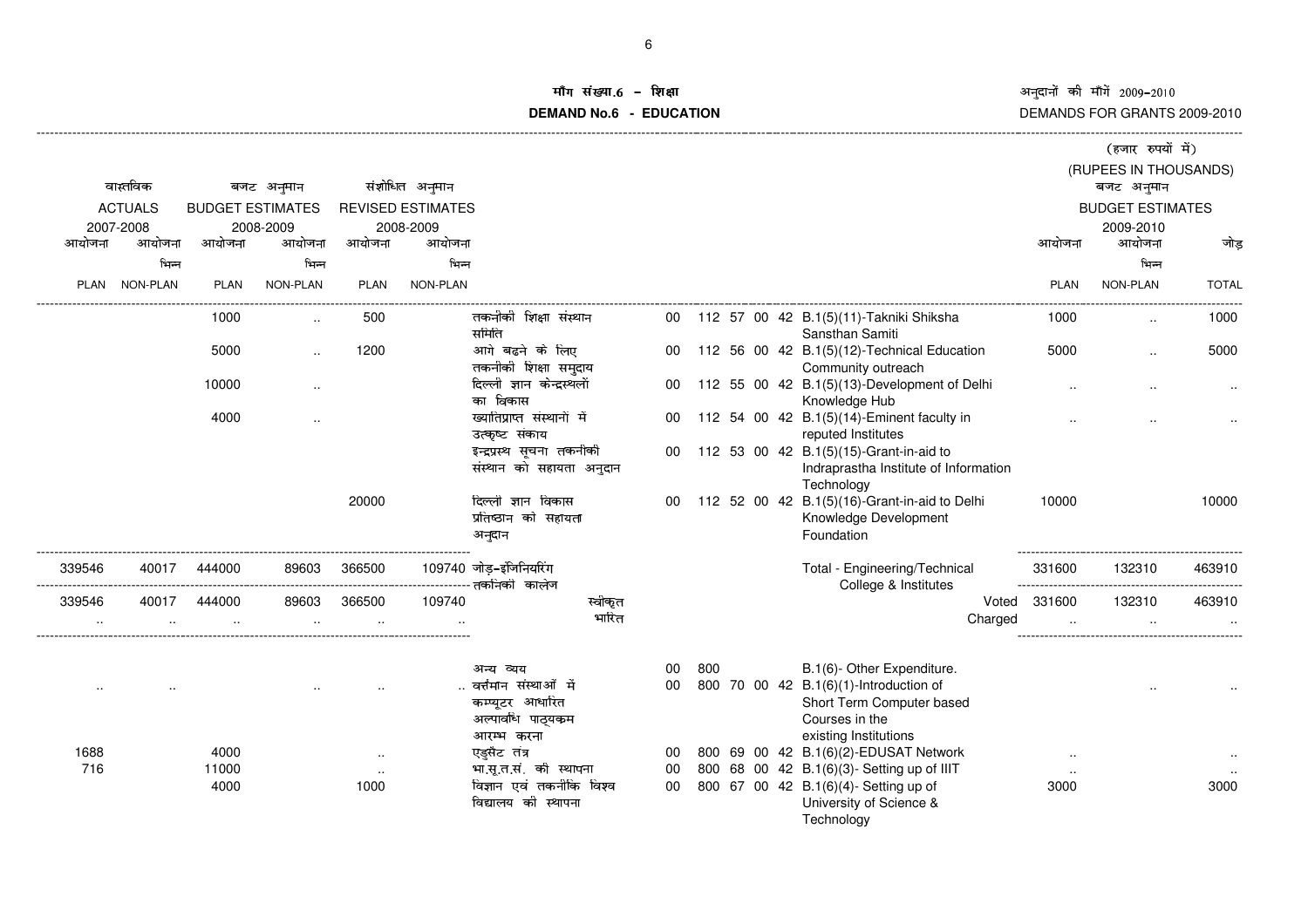## ॉग संख्या.6 - शि<br>'NDNa.C. FDI **DEMAND No.6 - EDUCATION**ा उपयोग को अनुसार को अन्तर को अन्तर को अन्तर को अन्तर को अन्तर को अन्तर को अन्तर को अन्तर को अन्तर को अन्तर को

|             |                      |                      |                         |             |                          |                                           |         |         |              |           |  |                                                                             |        |                      | (हजार रुपयों में)       |              |
|-------------|----------------------|----------------------|-------------------------|-------------|--------------------------|-------------------------------------------|---------|---------|--------------|-----------|--|-----------------------------------------------------------------------------|--------|----------------------|-------------------------|--------------|
|             |                      |                      |                         |             |                          |                                           |         |         |              |           |  |                                                                             |        |                      | (RUPEES IN THOUSANDS)   |              |
|             | वास्तविक             |                      | बजट अनुमान              |             | संशोधित अनुमान           |                                           |         |         |              |           |  |                                                                             |        |                      | बजट अनुमान              |              |
|             | <b>ACTUALS</b>       |                      | <b>BUDGET ESTIMATES</b> |             | <b>REVISED ESTIMATES</b> |                                           |         |         |              |           |  |                                                                             |        |                      | <b>BUDGET ESTIMATES</b> |              |
|             | 2007-2008            |                      | 2008-2009               |             | 2008-2009                |                                           |         |         |              |           |  |                                                                             |        |                      | 2009-2010               |              |
| आयोजना      | आयोजना               | आयोजना               | आयोजना                  | आयोजना      | आयोजना                   |                                           |         |         |              |           |  |                                                                             | आयोजना |                      | आयोजना                  | जोड          |
|             | भिन्न                |                      | भिन्न                   |             | भिन्न                    |                                           |         |         |              |           |  |                                                                             |        |                      | भिन्न                   |              |
| <b>PLAN</b> | <b>NON-PLAN</b>      | <b>PLAN</b>          | NON-PLAN                | <b>PLAN</b> | NON-PLAN                 |                                           |         |         |              |           |  |                                                                             |        | <b>PLAN</b>          | NON-PLAN                | <b>TOTAL</b> |
|             |                      |                      |                         |             |                          | तकनीकि शिक्षा के उत्थान                   |         |         | 00           |           |  | 800 66 00 42 B.1(6)(5)- Formation of society                                |        |                      |                         |              |
|             |                      |                      |                         |             |                          | के लिए समिति का गठन                       |         |         |              |           |  | for upliftment of Technical<br>Education                                    |        |                      |                         |              |
|             |                      | 1000                 |                         |             |                          | तकनीकि शिक्षा निधि                        |         |         | 00           |           |  | 800 65 00 42 B.1(6)(6)- Technical Education Fund                            |        |                      |                         |              |
|             |                      | 1000                 |                         |             |                          | ख्याति प्राप्त संस्थानों के               |         |         | 00           |           |  | 800 64 00 42 B.1(6)(7)- Development of                                      |        |                      |                         |              |
|             |                      |                      |                         |             |                          | साथ सहयोग व्यवस्था का                     |         |         |              |           |  | colloborative arangement with                                               |        |                      |                         |              |
|             |                      |                      |                         |             |                          | विकास                                     |         |         |              |           |  | institutions of repute                                                      |        |                      |                         |              |
| 5093        |                      | 4000                 |                         | 2300        |                          | कर्मचारी विकास<br>अनुसूचित जातियों के लिए |         |         | 00<br>$00\,$ | 789       |  | 800 63 00 42 B.1(6)(8)- Staff Development<br>B.1(7)- Special Component Plan |        | 3000                 |                         | 3000         |
|             |                      |                      |                         |             |                          | विशेष घटक योजना                           |         |         |              |           |  | for Scheduled Castes                                                        |        |                      |                         |              |
| 356         | $\ddot{\phantom{a}}$ | 800                  |                         | 900         |                          | अ.ज./अ.ज.जा. के                           |         |         | 00           |           |  | 789 99 00 42 B.1(7)(1)- Facilities for polytechnic                          |        | 800                  |                         | 800          |
|             |                      |                      |                         |             |                          | पोलिटेक्निक छात्रों                       |         |         |              |           |  | students of SC/ST Category(SCSP)                                            |        |                      |                         |              |
| 427057      | 263934               | 551000               | 392778                  | 450000      |                          | 482729 जोड़-मुख्य शीर्ष "2203"            |         |         |              |           |  | TOTAL - MAJOR HEAD"2203"                                                    | 420000 |                      | 601365                  | 1021365      |
| 427057      | 263934               | 551000               | 392778                  | 450000      | 482729                   |                                           | स्वीकृत |         |              |           |  | Voted                                                                       | 420000 |                      | 601365                  | 1021365      |
| $\cdot$ .   |                      | $\cdot$ .            | $\cdot$ .               | $\ddotsc$   |                          |                                           | भारित   |         |              |           |  | Charged                                                                     |        | $\ldots$             | $\cdot$ .               |              |
|             |                      |                      |                         |             |                          |                                           |         |         |              |           |  |                                                                             |        |                      |                         |              |
|             |                      |                      |                         |             |                          | मुख्य शीर्ष "2230"                        |         |         |              |           |  | MAJOR HEAD "2230"                                                           |        |                      |                         |              |
|             |                      |                      |                         |             |                          | श्रम व रोजगार<br>प्रशिक्षण                |         | 2230 03 |              |           |  | B.2- Labour and Employment<br>B.2(1)- Training.                             |        |                      |                         |              |
|             |                      |                      |                         |             |                          | निर्देशन एवं प्रशासन                      |         |         | 03           | 001       |  | $B.2(1)(1)$ - Directiion and                                                |        |                      |                         |              |
|             |                      |                      |                         |             |                          |                                           |         |         |              |           |  | Administration                                                              |        |                      |                         |              |
|             |                      |                      |                         |             |                          | औद्योगिक प्रशिक्षण                        |         |         | 03           | 001 99 00 |  | $B.2(1)(1)(1)$ - Dte. of Industrial                                         |        |                      |                         |              |
|             |                      |                      |                         |             |                          | निदेशालय                                  |         |         |              |           |  | Training                                                                    |        |                      |                         |              |
|             |                      |                      |                         |             |                          | वेतन                                      |         |         | 03           |           |  | 001 99 00 01 B.2(1)(1)(1)(1)-Salaries.                                      |        |                      |                         |              |
|             | 12513                | $\ddot{\phantom{a}}$ | 19526                   | $\ldots$    | 23700                    |                                           | स्वीकृत |         |              |           |  | Voted                                                                       |        | $\ddot{\phantom{a}}$ | 30000                   | 30000        |
|             |                      |                      |                         |             |                          |                                           | भारित   |         |              |           |  | Charged                                                                     |        | $\ddotsc$            |                         |              |
|             |                      |                      | 10                      |             |                          | मजदरी<br>10 समयोपरि भत्ता                 |         |         | 03<br>03     |           |  | 001 99 00 02 B.2(1)(1)(1)(2)- Wages.<br>001 99 00 03 B.2(1)(1)(1)(3)-O.T.A. |        |                      | 10                      | 10           |
|             |                      |                      |                         |             |                          |                                           |         |         |              |           |  |                                                                             |        |                      |                         |              |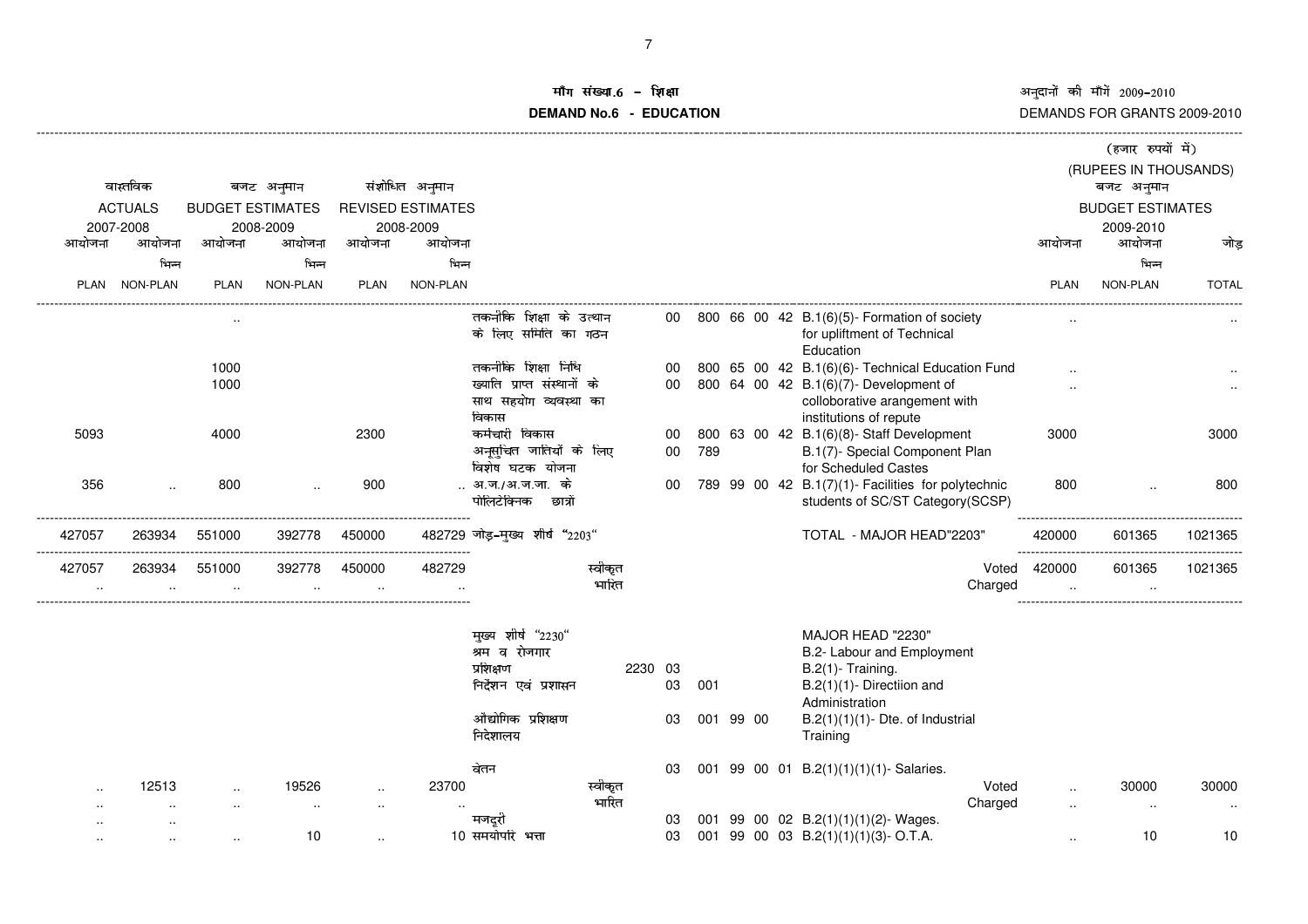### ॉग संख्या.6 -<br>\ND Na. C **DEMAND No.6 - EDUCATIONराक्षा स्वतं स्वतं स्वतं स्वतं स्वतं स्वतं स्वतं स्वतं स्वतं स्वतं स्वतं स्वतं स्वतं स्वतं स्वतं स्वतं स्वतं स**

|                            |                              |                         |            |                      |                          |                                             |                  |          |        |  |                                                                                                       |                      | (हजार रुपयों में)                   |              |
|----------------------------|------------------------------|-------------------------|------------|----------------------|--------------------------|---------------------------------------------|------------------|----------|--------|--|-------------------------------------------------------------------------------------------------------|----------------------|-------------------------------------|--------------|
|                            | वास्तविक                     |                         | बजट अनुमान |                      | संशोधित अनुमान           |                                             |                  |          |        |  |                                                                                                       |                      | (RUPEES IN THOUSANDS)<br>बजट अनुमान |              |
|                            | <b>ACTUALS</b>               | <b>BUDGET ESTIMATES</b> |            |                      | <b>REVISED ESTIMATES</b> |                                             |                  |          |        |  |                                                                                                       |                      | <b>BUDGET ESTIMATES</b>             |              |
|                            | 2007-2008                    |                         | 2008-2009  |                      | 2008-2009                |                                             |                  |          |        |  |                                                                                                       |                      | 2009-2010                           |              |
| आयोजना                     | आयोजना                       | आयोजना                  | आयोजना     | आयोजना               | आयोजना                   |                                             |                  |          |        |  |                                                                                                       | आयोजना               | आयोजना                              | जोड़         |
|                            | भिन्न                        |                         | भिन्न      |                      | भिन्न                    |                                             |                  |          |        |  |                                                                                                       |                      | भिन्न                               |              |
| <b>PLAN</b>                | NON-PLAN                     | <b>PLAN</b>             | NON-PLAN   | <b>PLAN</b>          | NON-PLAN                 |                                             |                  |          |        |  |                                                                                                       | <b>PLAN</b>          | NON-PLAN                            | <b>TOTAL</b> |
|                            | 98                           | $\ddot{\phantom{a}}$    | 110        | $\ddotsc$            |                          | 120 घरेलू यात्रा व्यय                       |                  | 03       |        |  | 001 99 00 11 B.2(1)(1)(1)(4)-Domestic Travel<br>Expenses.                                             | $\ddotsc$            | 145                                 | 145          |
| 289                        | 3562<br>$\ddot{\phantom{a}}$ | 300                     | 3600       | 300                  |                          | 4200 कार्यालय व्यय<br>किराया महसूल और<br>कर |                  | 03<br>03 |        |  | 001 99 00 13 B.2(1)(1)(1)(5)-Office Expenses<br>001 99 00 14 B.2(1)(1)(1)(6)- Rent, Rates<br>& Taxes. | 300                  | 3500                                | 3800         |
| $\ddot{\phantom{a}}$       | 91                           | $\ddot{\phantom{a}}$    | 200        |                      | 91                       |                                             | स्वीकृत          |          |        |  | Voted                                                                                                 |                      | 100                                 | 100          |
|                            |                              | $\ddot{\phantom{a}}$    | $\sim$     | $\ddot{\phantom{a}}$ |                          |                                             | भारित            |          |        |  | Charged                                                                                               | $\ddot{\phantom{a}}$ | $\sim$                              |              |
|                            | 651                          | $\ddot{\phantom{a}}$    | 700        | $\ddotsc$            |                          | 1000 विज्ञापन बिक्री तथा                    |                  | 03       |        |  | 001 99 00 26 B.2(1)(1)(1)(7)- Advertising,                                                            | ٠.                   | 700                                 | 700          |
|                            |                              |                         |            |                      |                          | प्रचार पर व्यय                              |                  |          |        |  | Sales & Publicity Expenses.                                                                           |                      |                                     |              |
|                            | 99                           | $\ddot{\phantom{a}}$    | 100        | $\ddot{\phantom{a}}$ |                          | 500 व्यावसायिक सेवायें                      |                  | 03       |        |  | 001 99 00 28 B.2(1)(1)(1)(8)-Professional<br>Services                                                 | $\ddot{\phantom{a}}$ | 650                                 | 650          |
|                            |                              |                         |            |                      |                          | मोटर वाहन                                   |                  | 03       |        |  | 001 99 00 51 B.2(1)(1)(1)(9)- Motor Vehicles.<br>Voted                                                |                      |                                     |              |
|                            |                              |                         |            |                      |                          |                                             | स्वीकृत<br>भारित |          |        |  | Charged                                                                                               |                      |                                     |              |
|                            | $\cdot$                      |                         |            |                      |                          | अन्य प्रभार                                 |                  | 03       |        |  | 001 99 00 50 B.2(1)(1)(1)(10)- Other Charges.                                                         |                      |                                     |              |
|                            | 698                          |                         | 700        |                      |                          | 1150 चिकित्सा उपचार                         |                  | 03       |        |  | 001 99 00 06 B.2(1)(1)(1)(11)- Medical<br>Treatment                                                   |                      | 1300                                | 1300         |
| 289                        | 17712                        | 300                     | 24946      | 300                  |                          | 30771 जोड़-औद्योगिक प्रशिक्षण<br>निदेशालय   |                  |          |        |  | Total- Directorate of Industrial<br>Training                                                          | 300                  | 36405                               | 36705        |
| 289                        | 17712                        | 300                     | 24946      | 300                  | 30771                    |                                             | स्वीकृत          |          |        |  | Voted                                                                                                 | 300                  | 36405                               | 36705        |
|                            |                              |                         |            |                      |                          |                                             | भारित            |          |        |  | Charged                                                                                               |                      |                                     |              |
|                            |                              |                         |            |                      |                          | शिल्पकार व पर्यवेक्षकों<br>का प्रशिक्षण     |                  | 03       | 003    |  | B.2(1)(2)- Training of craftsman                                                                      |                      |                                     |              |
|                            |                              |                         |            |                      |                          | शिल्पकार प्रशिक्षण                          |                  | 03       | 003 99 |  | and supervisors<br>B.2(1)(2)(1)-Craftsman training                                                    |                      |                                     |              |
|                            |                              |                         |            |                      |                          | योजना                                       |                  |          |        |  | scheme                                                                                                |                      |                                     |              |
|                            |                              |                         |            |                      |                          | वेतन                                        |                  | 03       |        |  | 003 99 00 01 B.2(1)(2)(1)(1)-Salaries.                                                                |                      |                                     |              |
| 1458                       | 170650                       | 1500                    | 243726     | 5100                 | 295000                   |                                             | स्वीकृत          |          |        |  | Voted                                                                                                 | 4000                 | 410000                              | 414000       |
|                            |                              |                         |            |                      |                          |                                             | भारित            |          |        |  | Charged                                                                                               |                      |                                     |              |
| 15<br>$\ddot{\phantom{a}}$ | 170                          |                         | 224        |                      |                          | मजदरी<br>238 समयोपरि भत्ता                  |                  | 03<br>03 |        |  | 003 99 00 02 B.2(1)(2)(1)(2)-Wages.<br>003 99 00 03 B.2(1)(2)(1)(3)-O.T.A.                            |                      | 258                                 | 258          |
|                            |                              |                         |            |                      |                          |                                             |                  |          |        |  |                                                                                                       | $\ddot{\phantom{a}}$ |                                     |              |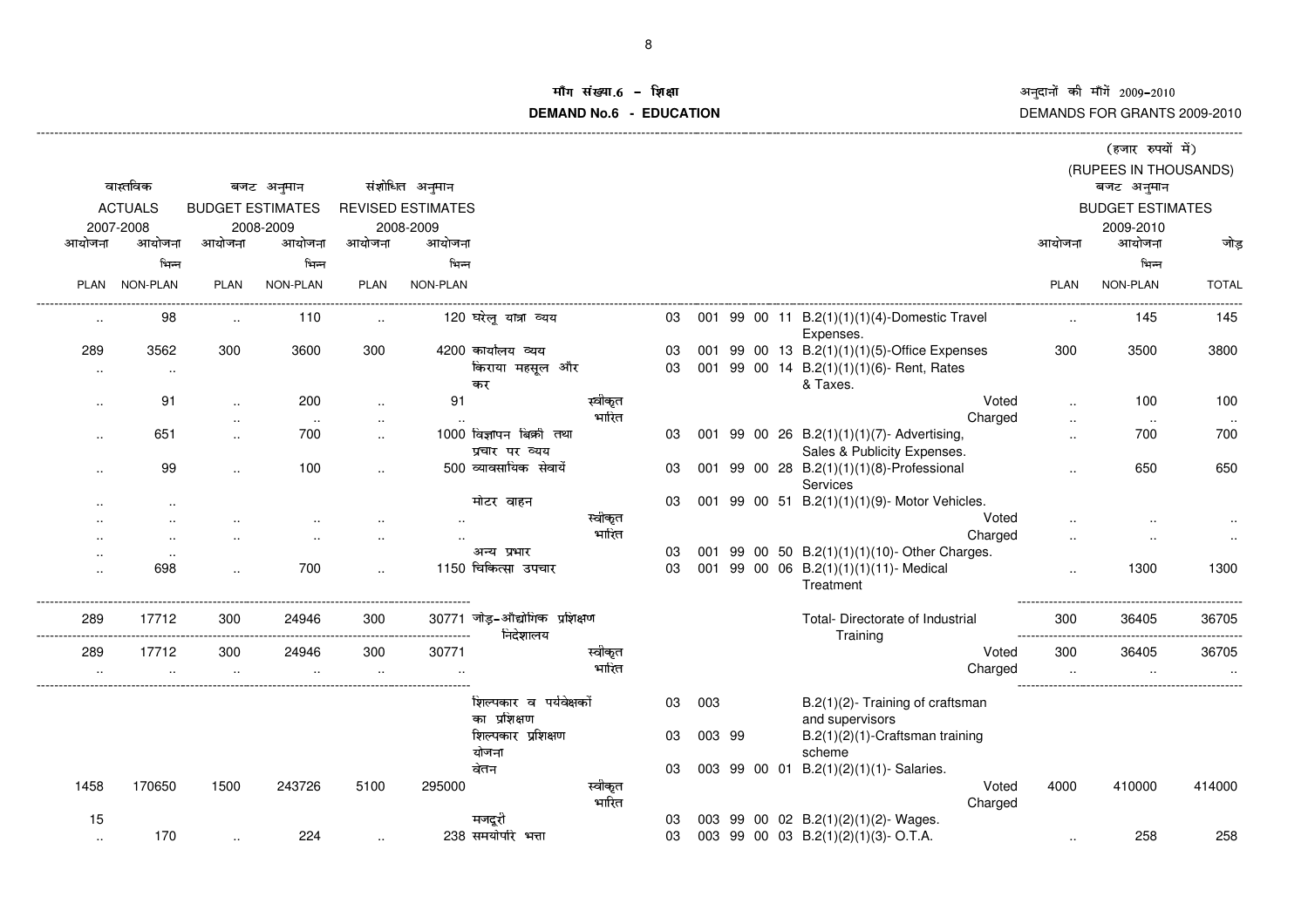अनुदानों की माँगें 2009–2010<br>DEMANDS FOR GRANTS 2009-2010  $\vec{\mathfrak{n}}$  2009–2010

ý við verið verið verið verið verið verið verið verið verið verið verið verið verið verið verið verið verið ve

#### iंग संख्या.6 -<br>WDNa **DEMAND No.6 - EDUCATIONछोड़ा संस्कृतिका संस्कृतिका संस्कृतिका संस्कृतिका संस्कृतिका संस्कृतिका संस्कृतिका संस्कृतिका अ**

|               |                |                         |                      |           |                          |                                                                         |                  |  |  |                                                                                                                 |                      | (हजार रुपया म)                      |                  |
|---------------|----------------|-------------------------|----------------------|-----------|--------------------------|-------------------------------------------------------------------------|------------------|--|--|-----------------------------------------------------------------------------------------------------------------|----------------------|-------------------------------------|------------------|
|               | वास्तविक       |                         | बजट अनुमान           |           | संशोधित अनुमान           |                                                                         |                  |  |  |                                                                                                                 |                      | (RUPEES IN THOUSANDS)<br>बजट अनुमान |                  |
|               |                |                         |                      |           |                          |                                                                         |                  |  |  |                                                                                                                 |                      |                                     |                  |
|               | <b>ACTUALS</b> | <b>BUDGET ESTIMATES</b> |                      |           | <b>REVISED ESTIMATES</b> |                                                                         |                  |  |  |                                                                                                                 |                      | <b>BUDGET ESTIMATES</b>             |                  |
|               | 2007-2008      |                         | 2008-2009            |           | 2008-2009                |                                                                         |                  |  |  |                                                                                                                 |                      | 2009-2010                           |                  |
| आयोजना        | आयोजना         | आयोजना                  | आयोजना               | आयोजना    | आयोजना                   |                                                                         |                  |  |  |                                                                                                                 | आयोजना               | आयोजना                              | जोड़             |
|               | भिन्न          |                         | भिन्न                |           | भिन्न                    |                                                                         |                  |  |  |                                                                                                                 |                      | भिन्न                               |                  |
| PLAN          | NON-PLAN       | PLAN                    | NON-PLAN             | PLAN      | NON-PLAN                 |                                                                         |                  |  |  |                                                                                                                 | <b>PLAN</b>          | NON-PLAN                            | <b>TOTAL</b>     |
| $\sim$ $\sim$ | 542            | 200                     | 568                  | 50        |                          | 765 घरेलू यात्रा व्यय                                                   | 03               |  |  | 003 99 00 11 B.2(1)(2)(1)(4)-Domestic Travel<br>Expenses                                                        | $\ddot{\phantom{a}}$ | 880                                 | 880              |
| 1440          | 27924          | 1200                    | 25000                | 1400      |                          | 27000 कार्यालय व्यय                                                     | 03               |  |  | 003 99 00 13 B.2(1)(2)(1)(5)-Office Expenses                                                                    | 900                  | 29964                               | 30864            |
| 7021          | 394            | 9500                    | 375                  | 11500     |                          | 1010 व्यावसायिक सेवायें                                                 | 03               |  |  | 003 99 00 28 B.2(1)(2)(1)(6)- Professional<br>Services                                                          | 19000                | 1060                                | 20060            |
| $\sim$        | 1224           | $\cdot$ .               | 1894                 | $\sim$    |                          | 1780 किराया,महसूल और<br>कर                                              | 03               |  |  | 003 99 00 14 B.2(1)(2)(1)(7)- Rent, Rates<br>& Taxes                                                            | $\sim$               | 1921                                | 1921             |
| 410           | 440            | 1000                    | 756                  | 700       |                          | 705 छात्रवृति/बजिफा                                                     | 03               |  |  | 003 99 00 34 B.2(1)(2)(1)(8)- Scholarships/<br>Stipends.                                                        | 900                  | 732                                 | 1632             |
| 46209         |                | 50000                   | $\ddot{\phantom{a}}$ | 28500     |                          | मशीनरी तथा उपकरण                                                        | 03               |  |  | 003 99 00 52 B.2(1)(2)(1)(9)-Machinery &<br>Equipment                                                           | 41000                | $\ddotsc$                           | 41000            |
| 8326          | 105            | 9500                    |                      | 10200     |                          | सामग्री तथा आपूर्ति                                                     | 03               |  |  | 003 99 00 21 B.2(1)(2)(1)(10)- Supplies &<br>Material.                                                          | 9300                 |                                     | 9300             |
|               |                |                         |                      |           |                          | अन्य प्रभार                                                             | 03               |  |  | 003 99 00 50 B.2(1)(2)(1)(11)-Other Charges                                                                     |                      |                                     |                  |
| 2083          | 1570           | 1500                    | 1858                 | 1000      | 2103                     |                                                                         | स्वीकृत          |  |  | Voted                                                                                                           | 900                  | 2055                                | 2955             |
| $\sim$        | $\cdots$       | $\cdots$                |                      | .         |                          |                                                                         | भारित            |  |  | Charged                                                                                                         | $\ldots$             | $\sim$                              | $\sim$ 100 $\mu$ |
| 161           | 15             | 200                     | 340                  | 100       |                          | 115 प्रचार तथा प्रसार                                                   | 03               |  |  | 003 99 00 26 B.2(1)(2)(1)(12)- Advertisement<br>and Publicity                                                   | 100                  | 130                                 | 230              |
| $\sim$        | 5648           |                         | 5185                 | $\ddotsc$ |                          | 9235 चिकित्सा उपचार                                                     | 03               |  |  | 003 99 00 06 B.2(1)(2)(1)(13)- Medical<br>Treatment                                                             | $\ddotsc$            | 10980                               | 10980            |
| 1511          |                | 1500                    |                      | 950       |                          | सूचना तकनीक                                                             | 03               |  |  | 003 99 00 99 B.2(1)(2)(1)(14)-Information<br>Technology                                                         | 1000                 |                                     | 1000             |
|               |                |                         |                      | 7000      |                          | सहायता अनुदान                                                           | 03               |  |  | 003 99 00 31 B.2(1)(2)(1)(15)-Grant-in-aid                                                                      | 8000                 |                                     | 8000             |
| 68634         | 208682         | 76100                   | 279926               | 66500     |                          | 337951 जोड़-शिल्पकार प्रशिक्षण                                          |                  |  |  | Total - Craftsman Training<br>Scheme                                                                            | 85100                | 457980                              | 543080           |
| 68634         | 208682         | 76100                   | 279926               | 66500     | 337951                   |                                                                         | स्वीकृत<br>भारित |  |  | Voted                                                                                                           | 85100                | 457980                              | 543080           |
|               |                |                         |                      |           |                          |                                                                         |                  |  |  | Charged                                                                                                         |                      |                                     |                  |
| $\ddotsc$     | 3890           |                         | 4050                 | 1100      |                          | 5349 निदेशालय के अर्न्तगत<br>संस्थानो मे सुरक्षा एवं<br>सफाई का निजीकरण | 03               |  |  | 003 76 00 42 B.2(1)(2)(2)- Privatisation of<br>security and sanitation in the<br>institutions under directorate | 1500                 | 6050                                | 7550             |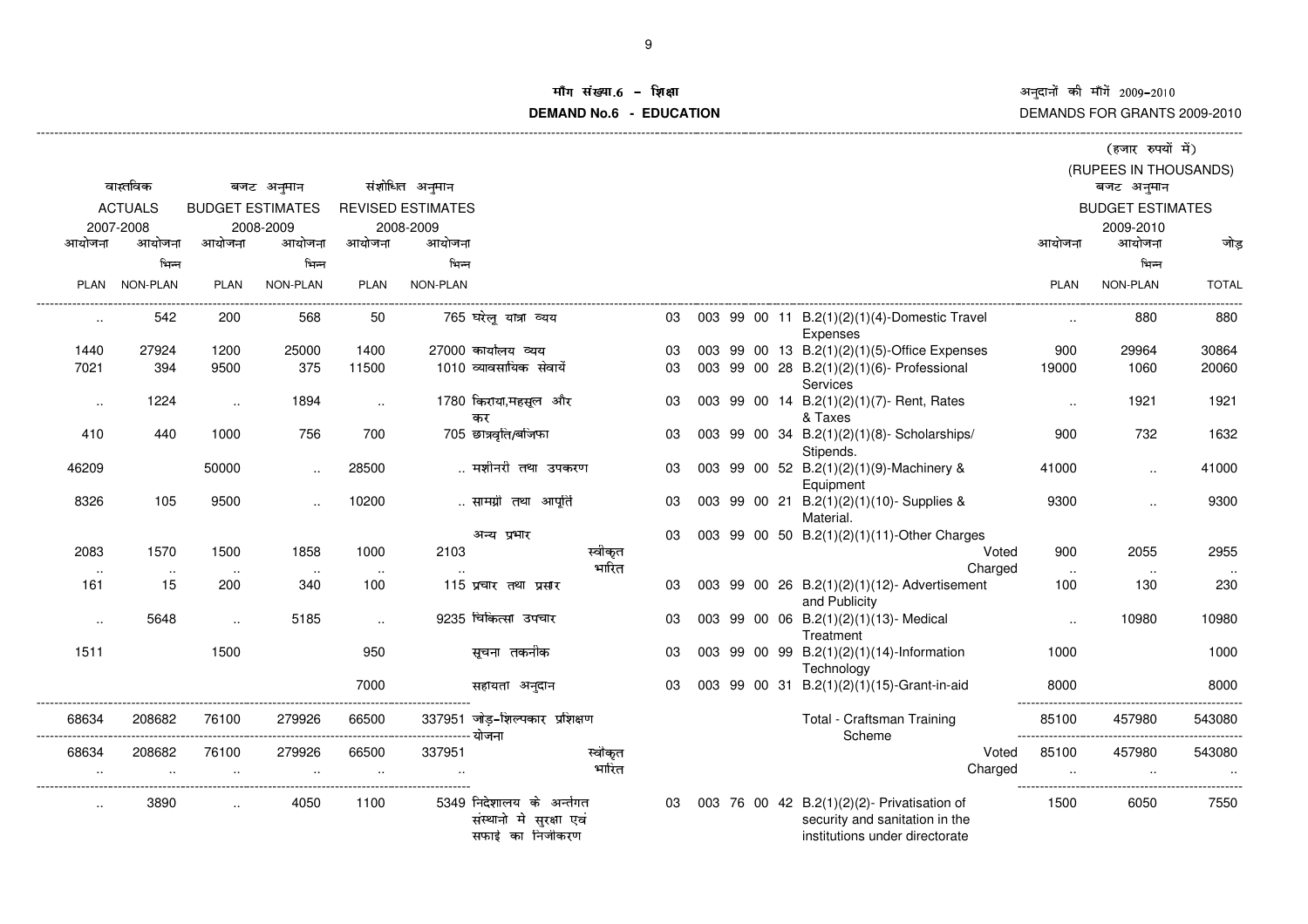# ॉग संख्या.6 -<br>WDNa.C **DEMAND No.6 - EDUCATIONराक्षा संस्कृतिका संस्कृतिका संस्कृतिका संस्कृतिका संस्कृतिका संस्कृतिका संस्कृतिका संस्कृतिका अ**

|                      |                 |                         |                 |             |                          |                                                                                                                                     |    |        |  |                                                                                                                                                                  |         |             | (हजार रुपयों में)                   |              |
|----------------------|-----------------|-------------------------|-----------------|-------------|--------------------------|-------------------------------------------------------------------------------------------------------------------------------------|----|--------|--|------------------------------------------------------------------------------------------------------------------------------------------------------------------|---------|-------------|-------------------------------------|--------------|
|                      | वास्तविक        |                         | बजट अनुमान      |             | संशोधित अनुमान           |                                                                                                                                     |    |        |  |                                                                                                                                                                  |         |             | (RUPEES IN THOUSANDS)<br>बजट अनुमान |              |
|                      | <b>ACTUALS</b>  | <b>BUDGET ESTIMATES</b> |                 |             | <b>REVISED ESTIMATES</b> |                                                                                                                                     |    |        |  |                                                                                                                                                                  |         |             | <b>BUDGET ESTIMATES</b>             |              |
|                      | 2007-2008       |                         | 2008-2009       |             | 2008-2009                |                                                                                                                                     |    |        |  |                                                                                                                                                                  |         |             | 2009-2010                           |              |
| आयोजना               | आयोजना          | आयोजना                  | आयोजना          | आयोजना      | आयोजना                   |                                                                                                                                     |    |        |  |                                                                                                                                                                  |         | आयोजना      | आयोजना                              | जोड़         |
|                      | भिन्न           |                         | भिन्न           |             | भिन्न                    |                                                                                                                                     |    |        |  |                                                                                                                                                                  |         |             | भिन्न                               |              |
| <b>PLAN</b>          | <b>NON-PLAN</b> | <b>PLAN</b>             | <b>NON-PLAN</b> | <b>PLAN</b> | NON-PLAN                 |                                                                                                                                     |    |        |  |                                                                                                                                                                  |         | <b>PLAN</b> | <b>NON-PLAN</b>                     | <b>TOTAL</b> |
| 791                  |                 | 1300                    |                 | 1000        |                          | राजकीय औ.प्र.सं. में<br>प्रशिक्षण ढांचे का<br>उच्चीकरण (सी.एस.एस.)                                                                  |    |        |  | 03 003 75 00 42 B.2(1)(2)(3)-Upgradation of training<br>infrastructure in Govt. ITIs (CSS)                                                                       |         | 1500        |                                     | 1500         |
| 69425                | 212572          | 77400                   | 283976          | 68600       |                          | 343300 जोड़-शिल्पकार व                                                                                                              |    |        |  | Total-Training Of Craftsman                                                                                                                                      |         | 88100       | 464030                              | 552130       |
| 69425                | 212572          | 77400                   | 283976          | 68600       | 343300                   | स्वीकृत                                                                                                                             |    |        |  | and Supervisors                                                                                                                                                  | Voted   | 88100       | 464030                              | 552130       |
|                      |                 |                         |                 |             |                          | भारित                                                                                                                               |    |        |  |                                                                                                                                                                  | Charged |             |                                     |              |
|                      |                 |                         |                 |             |                          | अन्य व्यय                                                                                                                           | 03 | 800    |  | B.2(1)(3)- Other Expenditure.                                                                                                                                    |         |             |                                     |              |
| $\ddot{\phantom{a}}$ |                 |                         |                 |             |                          | औ.प्र.सं. में कम्प्यूटर<br>प्रयोगशालाएं                                                                                             | 03 | 800 87 |  | $B.2(1)(3)(1)$ - Computer Labs in<br>all ITIs                                                                                                                    |         |             |                                     |              |
|                      |                 | 2000                    |                 | 500         |                          | मशीनरी एवं उपकरण                                                                                                                    | 03 |        |  | 800 87 00 52 B.2(1)(3)(1)(1)- Machinary &<br>Equipment                                                                                                           |         | 1000        |                                     | 1000         |
|                      |                 | 2600                    |                 | 5000        |                          | औ.प्र.सं. का श्रेष्ठ केन्द्रों<br>में उच्चीकरण - विद्यमान<br>औ.प्र.सं. मे विस्तृत<br>आधारित प्रशिक्षण के लिए<br>उपकरणों की प्राप्ति | 03 |        |  | 800 86 00 42 B.2(1)(3)(1)(2)- Upgradation of ITIs<br>into centers of excellence -<br>equipment procurement for Broad<br>Based Training in existing ITIs<br>(CSS) |         | 2000        |                                     | 2000         |
| 3474                 |                 | $\ddot{\phantom{a}}$    |                 |             |                          | ए.यू.आई.टी.आई.सी.एस. में<br>कम्प्युटर प्रयोगशाला                                                                                    | 03 |        |  | 800 84 00 42 B.2(1)(3)(1)(3)- Computer laboratory<br>in AUITICS                                                                                                  |         |             |                                     |              |
|                      |                 |                         |                 |             |                          | औद्योगिक प्रशिक्षण संस्थान                                                                                                          | 03 | 101    |  | B.2(1)(4)- Industrial Training Institutes                                                                                                                        |         |             |                                     |              |
|                      |                 |                         |                 |             |                          | व्यवसायिक प्रशिक्षण सुधार                                                                                                           | 03 | 101 94 |  | B.2(1)(4)(1)- Vocational Training                                                                                                                                |         |             |                                     |              |
| 3600                 |                 | 15000                   |                 | 15000       |                          | परियोजना<br>विश्व बैंक अंश (सीएसएस)                                                                                                 | 03 |        |  | Improvement Project<br>101 94 99 42 B.2(1)(4)(1)(1)- World Bank Share<br>(CSS)                                                                                   |         | 10000       |                                     | 10000        |
| 1185                 |                 | 10000                   |                 | 10000       |                          | राज्य अंश                                                                                                                           | 03 |        |  | 101 94 98 42 B.2(1)(4)(1)(2)- State Share                                                                                                                        |         | 10000       |                                     | 10000        |
| 8259                 |                 | 29600                   |                 | 30500       |                          | जोड़-सभी ओ.प्र.सं.                                                                                                                  |    |        |  | Total - Other Expenditure                                                                                                                                        |         | 23000       |                                     | 23000        |
|                      |                 |                         |                 |             |                          | अनूसुचित जातियों के लिए<br>विशेष घटक योजना                                                                                          | 03 | 789    |  | B.2(1)(5)- Special Component<br><b>Plan for Scheduled Castes</b>                                                                                                 |         |             |                                     |              |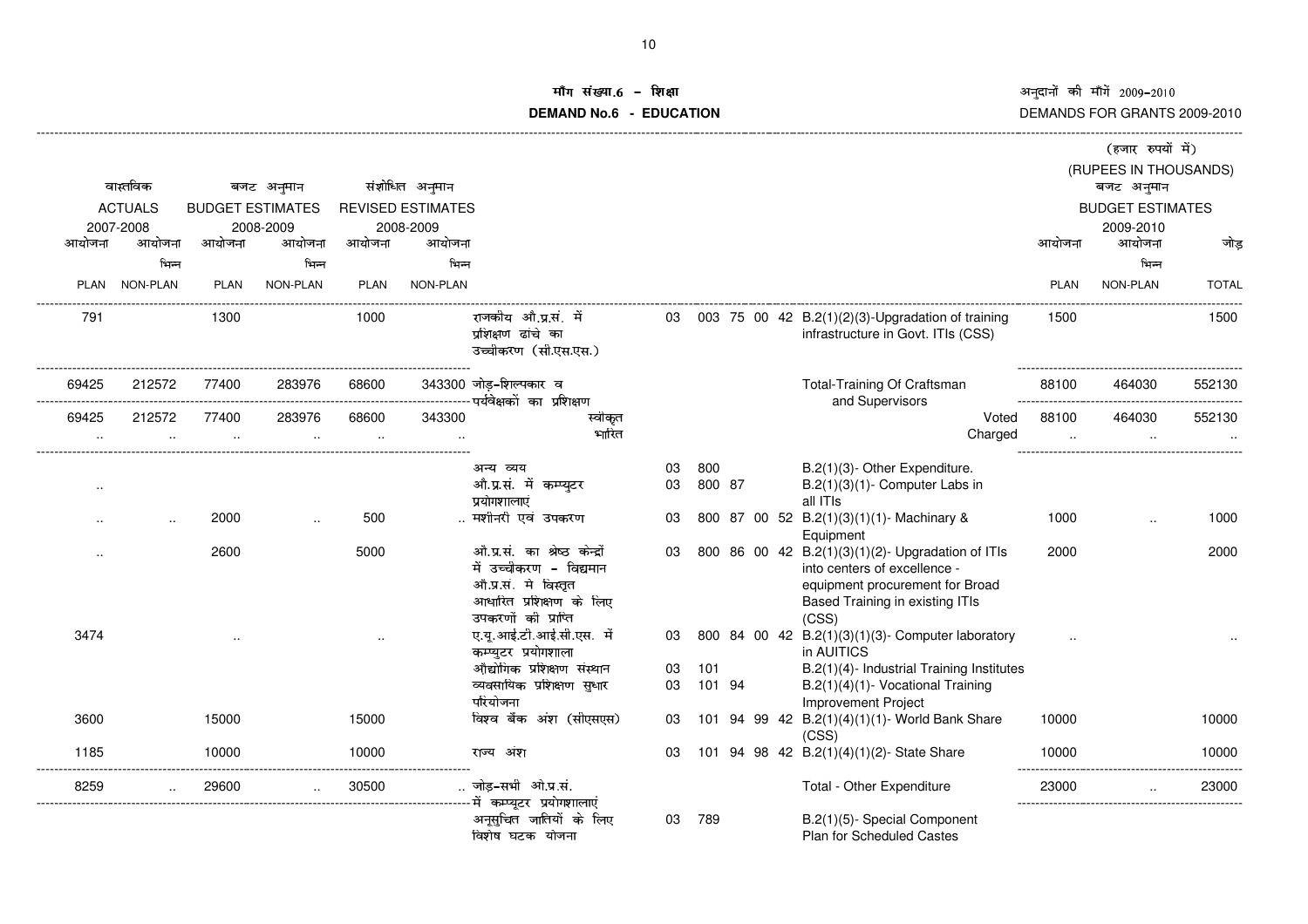### ॉग संख्या.6 – इि<br>'''''''''' **DEMAND No.6 - EDUCATIONशक्षा संस्कृतिका संस्कृतिका संस्कृतिका संस्कृतिका संस्कृतिका संस्कृतिका संस्कृतिका संस्कृतिका संस्कृति**

|                     |                |        |                         |             |                          |                                                                                                                                    |                  |                  |     |  |                                                                                                                                                                                                                            |                            | (हजार रुपयों में)                   |              |
|---------------------|----------------|--------|-------------------------|-------------|--------------------------|------------------------------------------------------------------------------------------------------------------------------------|------------------|------------------|-----|--|----------------------------------------------------------------------------------------------------------------------------------------------------------------------------------------------------------------------------|----------------------------|-------------------------------------|--------------|
|                     | वास्तविक       |        | बजट अनुमान              |             | संशोधित अनुमान           |                                                                                                                                    |                  |                  |     |  |                                                                                                                                                                                                                            |                            | (RUPEES IN THOUSANDS)<br>बजट अनुमान |              |
|                     | <b>ACTUALS</b> |        | <b>BUDGET ESTIMATES</b> |             | <b>REVISED ESTIMATES</b> |                                                                                                                                    |                  |                  |     |  |                                                                                                                                                                                                                            |                            | <b>BUDGET ESTIMATES</b>             |              |
|                     | 2007-2008      |        | 2008-2009               |             | 2008-2009                |                                                                                                                                    |                  |                  |     |  |                                                                                                                                                                                                                            |                            | 2009-2010                           |              |
| आयोजना              | आयोजना         | आयोजना | आयोजना                  | आयोजना      | आयोजना                   |                                                                                                                                    |                  |                  |     |  |                                                                                                                                                                                                                            | आयोजना                     | आयोजना                              | जोड़         |
|                     | भिन्न          |        | भिन्न                   |             | भिन्न                    |                                                                                                                                    |                  |                  |     |  |                                                                                                                                                                                                                            |                            | भिन्न                               |              |
|                     | PLAN NON-PLAN  | PLAN   | <b>NON-PLAN</b>         | <b>PLAN</b> | NON-PLAN                 |                                                                                                                                    |                  |                  |     |  |                                                                                                                                                                                                                            | PLAN                       | NON-PLAN                            | <b>TOTAL</b> |
| 638                 |                | 1000   |                         | 1000        |                          | अ.ज./अ.ज.जा. के<br>लिए प्रशिक्षण व<br>मार्गदर्शन केन्द्र<br>(एस.सी.एस.पी.)                                                         |                  | 03               |     |  | 789 99 00 42 B.2(1)(5)(1)- Coaching-cum-<br>guidance centre for SC/STs<br>(SCSP).                                                                                                                                          | 1500                       |                                     | 1500         |
| 190                 |                | 600    |                         | 600         |                          | अ.जा. के मजदूरों<br>को स्वरोजगार हेतु<br>अल्प अवधि पाठ्यकम<br>का प्रशिक्षण<br>(एस.सी.एस.पी.)                                       |                  | 03               |     |  | 789 98 00 42 B.2(1)(5)(2)- Training to SC<br>Labourers through short term<br>courses for self employment<br>(SCSP)                                                                                                         | 600                        |                                     | 600          |
| 78801               | 230284         | 108900 | 308922                  | 101000      |                          | 374071 जोड़-मुख्य शीर्ष "2230"                                                                                                     |                  |                  |     |  | TOTAL - MAJOR HEAD"2230"                                                                                                                                                                                                   | 113500                     | 500435                              | 613935       |
| 78801               | 230284         | 108900 | 308922                  | 101000      | 374071                   |                                                                                                                                    | स्वीकृत<br>भारित |                  |     |  | Charged                                                                                                                                                                                                                    | Voted 113500               | 500435                              | 613935       |
| 505858              | 494218         | 659900 | 701700                  | 551000      |                          | 856800 जोड–राजस्व भागः                                                                                                             |                  |                  |     |  | TOTAL - REVENUE SECTION                                                                                                                                                                                                    | 533500<br>---------------- | 1101800                             | 1635300      |
| 505858<br>$\cdot$ . | 494218         | 659900 | 701700                  | 551000      | 856800                   |                                                                                                                                    | स्वीकृत<br>भारित |                  |     |  | Charged                                                                                                                                                                                                                    | Voted 533500               | 1101800                             | 1635300      |
|                     |                |        |                         |             |                          | मुख्य शीर्ष "4250"<br>अन्य सामाजिक<br>सेवाओं पर पूंजी<br>परिव्यय<br>रोजगार<br>घीरपुर में आई.टी.आई.<br>सब्जी मंडी का भवन<br>निर्माण |                  | 4250<br>00<br>00 | 203 |  | <b>CAPITAL SECTION:</b><br>MAJOR HEAD "4250"<br>BB.1- Capital Outlay on Other<br><b>Social Services</b><br>BB.1(1)- Employment.<br>203 69 00 53 BB.1(1)(1)- Construction of<br>Building for ITI Sabzi Mandi<br>at Dheerpur |                            |                                     |              |
|                     |                |        |                         |             |                          | जोड़-मुख्य शीर्ष "4250"                                                                                                            |                  |                  |     |  | TOTAL - MAJOR HEAD"4250"                                                                                                                                                                                                   |                            |                                     |              |
|                     |                |        |                         |             |                          |                                                                                                                                    |                  |                  |     |  |                                                                                                                                                                                                                            |                            |                                     |              |